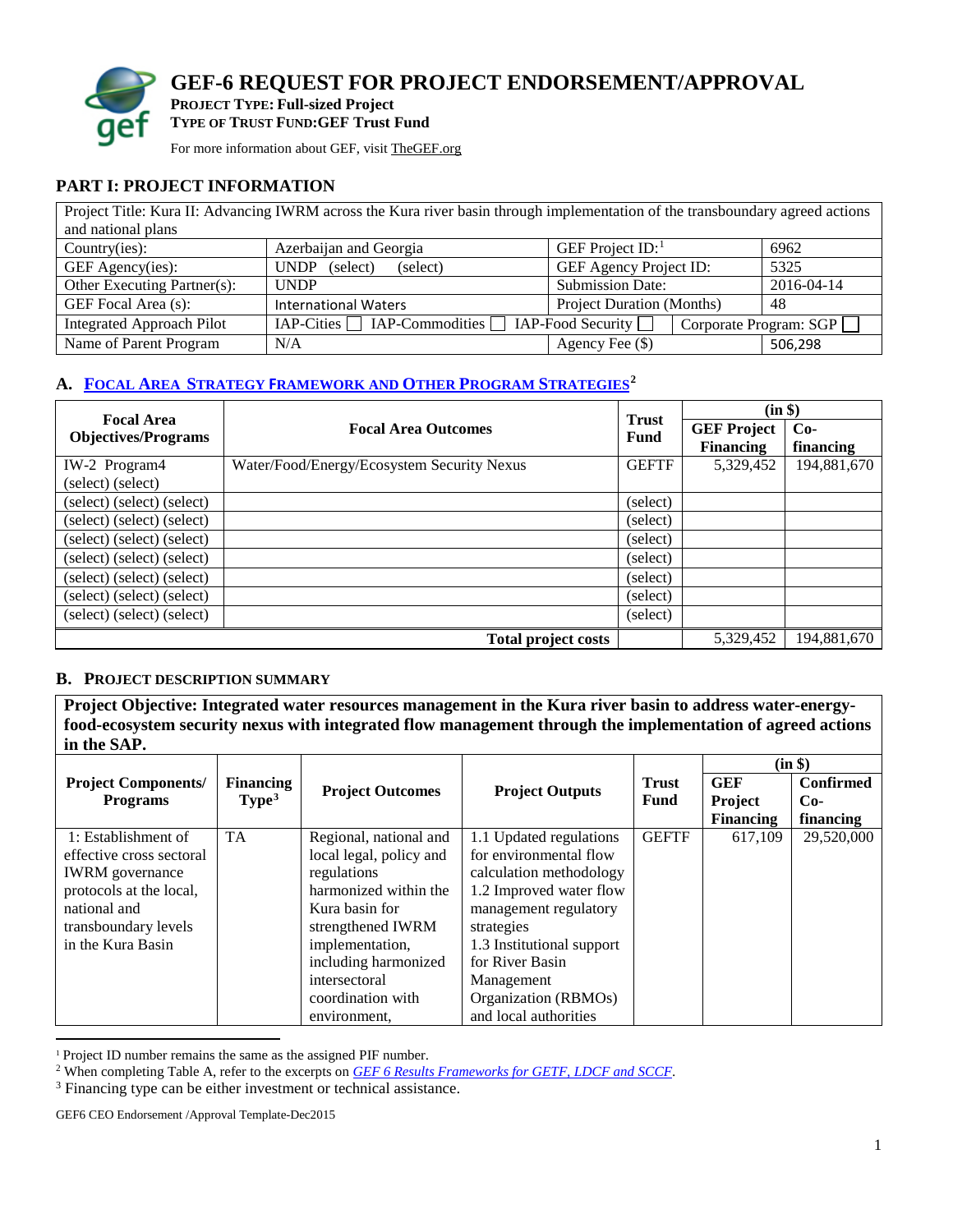|                                                                                                                                                             |          | agriculture, energy,<br>municipal water and<br>industrial sectors                                                                                        | 1.4 Pollution abatement<br>plans developed with<br>key stakeholders<br>1.5 Support to<br>intersectoral water<br>policy coordination and<br>harmonization at the<br>national and<br>transboundary levels<br>1.6 Public Private<br>Partnership to foster<br>sustainable national and<br>regional integrated<br>water resources<br>management through<br>use of green<br>technologies                                                                    |              |           |            |
|-------------------------------------------------------------------------------------------------------------------------------------------------------------|----------|----------------------------------------------------------------------------------------------------------------------------------------------------------|-------------------------------------------------------------------------------------------------------------------------------------------------------------------------------------------------------------------------------------------------------------------------------------------------------------------------------------------------------------------------------------------------------------------------------------------------------|--------------|-----------|------------|
| 2: Strengthening<br>national capacities to<br>implement multi-<br>sectoral IWRM in the<br>Kura basin                                                        | (select) | Enhanced capacity for<br>sectoral ministries and<br>agencies to<br>successfully<br>harmonize and<br>implement national<br><b>IWRM Plans</b>              | 2.1 Capacity building<br>training programs for<br><b>IWRM</b> professionals for<br>different target groups<br>2.2 Enhanced capacity<br>for institutions to<br>implement river basin<br>management plans<br>2.3 Strengthen capacity<br>for enforcement of water<br>resources protection<br>laws and regulations<br>2.4 Strengthened<br>capacity for information<br>management, data<br>analysis for enhanced<br><b>IWRM</b> decision-making<br>support | <b>GEFTF</b> | 1,239,830 | 50,900,000 |
| 3: Stress reduction in<br>critical areas and pre-<br>feasibility studies to<br>identify investment<br>opportunities for<br>improving river<br>system health | (select) | Stress reduction in<br>critical areas, and pre-<br>feasibility studies in<br>support of investment<br>opportunities to<br>improve river system<br>health | 3.1 Showcase<br>technologies to reduce<br>factual water losses in<br>different sectors<br>3.2 Conduct pre-<br>feasibility studies for<br>select projects identified<br>in pollution abatement<br>plans<br>3.3 River restoration<br>projects for improved<br>ecosystem health using<br>integrated flow<br>management                                                                                                                                   | <b>GEFTF</b> | 1,652,167 | 44,580,000 |
| 4: Targeted education<br>and involvement<br>projects to empower<br>stakeholders in<br>implementing local /                                                  | (select) | <b>Stakeholder Education</b><br>with academic, civil<br>society, private sector,<br>and local communities<br>to gain experiences to                      | 4.1 A team of diverse<br>professional IWRM<br>trainers to work with<br>stakeholders<br>4.2 Annual academic                                                                                                                                                                                                                                                                                                                                            | <b>GEFTF</b> | 751,290   | 13,101,670 |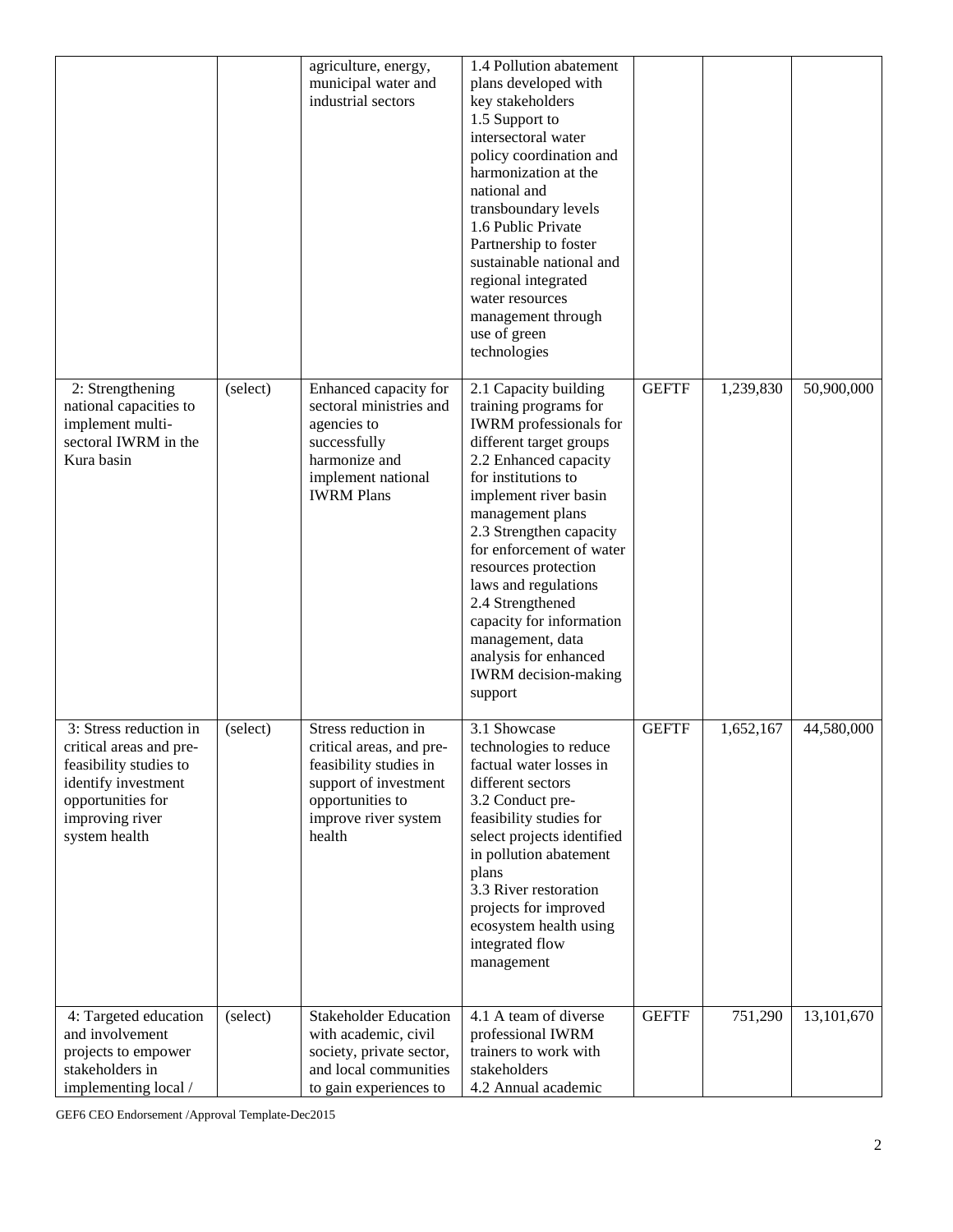| national / regional                         |                      | increase their                                    | <b>IWRM</b> conferences                         |                      |           |            |
|---------------------------------------------|----------------------|---------------------------------------------------|-------------------------------------------------|----------------------|-----------|------------|
| actions in support of<br>SAP implementation |                      | involvement in                                    | 4.3 Empowering social<br>marketing campaigns to |                      |           |            |
|                                             |                      | national and regional<br><b>IWRM</b> applications | improve impacted                                |                      |           |            |
|                                             |                      | and innovations                                   | stakeholders                                    |                      |           |            |
|                                             |                      |                                                   | understanding of their                          |                      |           |            |
|                                             |                      |                                                   | role in water                                   |                      |           |            |
|                                             |                      |                                                   | management                                      |                      |           |            |
|                                             |                      |                                                   | 4.4. Local competitions                         |                      |           |            |
|                                             |                      |                                                   | and regional showcasing                         |                      |           |            |
|                                             |                      |                                                   | of local stakeholder                            |                      |           |            |
|                                             |                      |                                                   | innovations for climate                         |                      |           |            |
|                                             |                      |                                                   | change adaptation<br>related to water           |                      |           |            |
|                                             |                      |                                                   | 4.5 Project information                         |                      |           |            |
|                                             |                      |                                                   | and experiences shared                          |                      |           |            |
|                                             |                      |                                                   | through the coordinating                        |                      |           |            |
|                                             |                      |                                                   | offices, contributing to                        |                      |           |            |
|                                             |                      |                                                   | <b>GEF</b> International                        |                      |           |            |
|                                             |                      |                                                   | <b>Waters Learning</b>                          |                      |           |            |
|                                             |                      |                                                   | Exchange & Resource                             |                      |           |            |
|                                             |                      |                                                   | Network (IW:LEARN)                              |                      |           |            |
|                                             |                      |                                                   | activities supported                            |                      |           |            |
| 5: Enhancing science                        | (select)             | Azerbaijan and                                    | 5.1 Improved                                    | <b>GEFTF</b>         | 815,273   | 56,480,000 |
| for governance by                           |                      | Georgia using                                     | assessment of                                   |                      |           |            |
| strengthening                               |                      | integrated monitoring,                            | geographic distribution                         |                      |           |            |
| monitoring,                                 |                      | and information                                   | of ground and surface                           |                      |           |            |
| information                                 |                      | management systems                                | water availability and                          |                      |           |            |
| management and data                         |                      | for sustainable IWRM                              | seasonal fluctuations                           |                      |           |            |
| analysis systems for<br><b>IWRM</b>         |                      | at national and<br>transboundary levels           | 5.2 An assessment of<br>the economic and social |                      |           |            |
|                                             |                      |                                                   | benefits per unit of                            |                      |           |            |
|                                             |                      |                                                   | water used in different                         |                      |           |            |
|                                             |                      |                                                   | sectors                                         |                      |           |            |
|                                             |                      |                                                   | 5.3 Staged river system                         |                      |           |            |
|                                             |                      |                                                   | ecological assessment                           |                      |           |            |
|                                             |                      |                                                   | programs                                        |                      |           |            |
|                                             |                      |                                                   | 5.4 Protocols in place to                       |                      |           |            |
|                                             |                      |                                                   | support data and<br>information exchange,       |                      |           |            |
|                                             |                      |                                                   | for sound IWRM                                  |                      |           |            |
|                                             |                      |                                                   | decision-making at                              |                      |           |            |
|                                             |                      |                                                   | national and                                    |                      |           |            |
|                                             |                      |                                                   | transboundary levels                            |                      |           |            |
|                                             |                      |                                                   |                                                 |                      |           |            |
|                                             | (select)<br>(select) |                                                   |                                                 | (select)<br>(select) |           |            |
|                                             | (select)             |                                                   |                                                 | (select)             |           |            |
|                                             |                      |                                                   | Subtotal                                        |                      | 5,075,669 | 194,581,67 |
|                                             |                      |                                                   |                                                 |                      |           | $\theta$   |
|                                             |                      |                                                   | Project Management Cost (PMC) <sup>4</sup>      | (select)             | 253,783   | 300,000    |
|                                             |                      |                                                   | <b>Total project costs</b>                      |                      | 5,329,452 | 194,881,67 |

<span id="page-2-0"></span><sup>4</sup> For GEF Project Financing up to \$2 million, PMC could be up to10% of the subtotal; above \$2 million, PMC could be up to 5% of the subtotal. PMC should be charged proportionately to focal areas based on focal area project financing amount in Table D below. l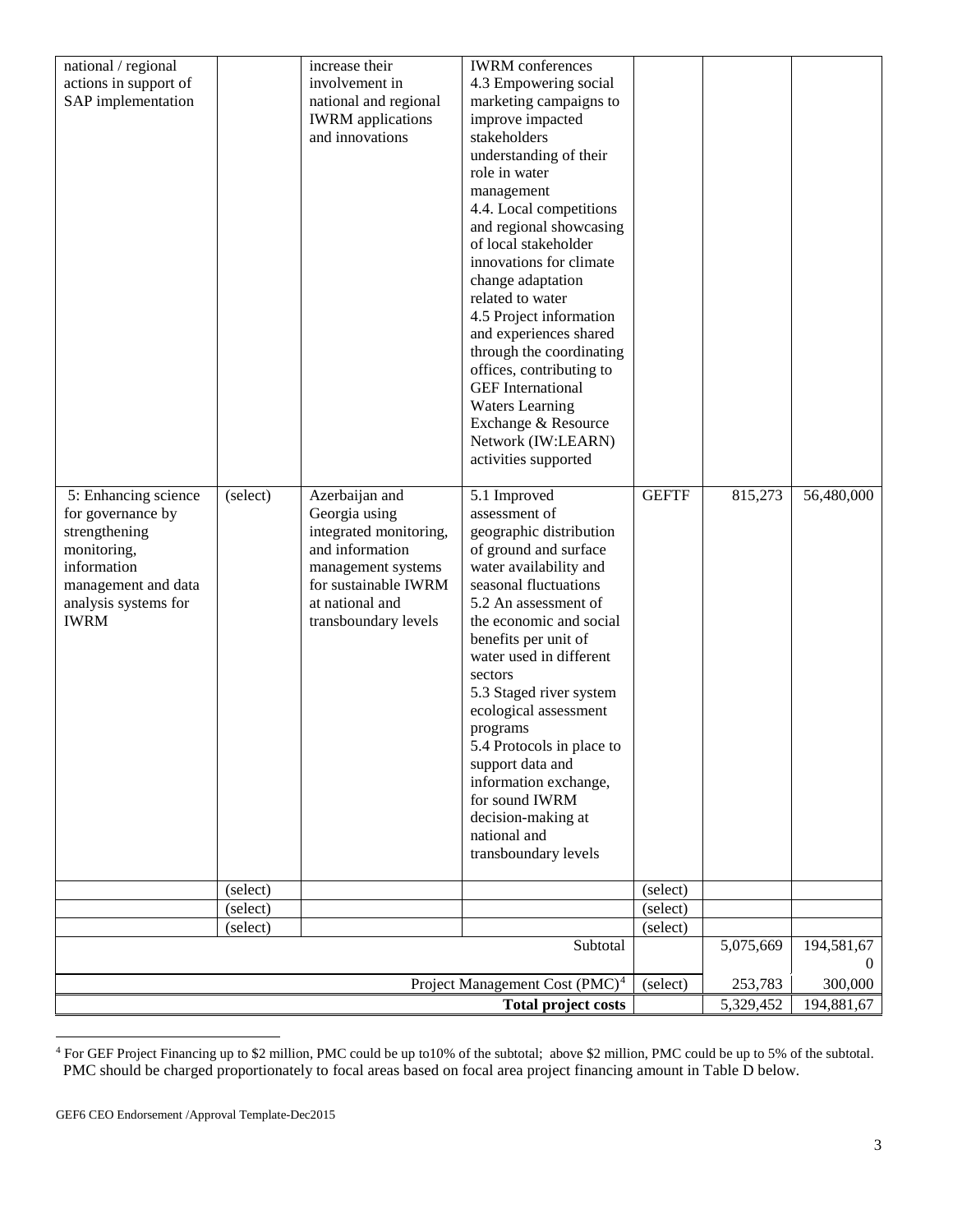#### **C. CONFIRMED SOURCES OF [CO-FINANCING](http://www.thegef.org/gef/policy/co-financing) FOR THE PROJECT BY NAME AND BY TYPE**

| <b>Sources of Co-</b><br>financing | <b>Name of Co-financier</b>         | <b>Type of Cofinancing</b> | Amount $(\$)$ |
|------------------------------------|-------------------------------------|----------------------------|---------------|
| <b>Recipient Government</b>        | Ministry of Ecology and Natural     | In-kind                    | 770,000       |
|                                    | Resources Azerbaijan Republic       |                            |               |
| <b>Recipient Government</b>        | Ministry of Enviroment and Natural  | In-kind                    | 770,000       |
|                                    | Resource Protection, Georgia        |                            |               |
| Donor Agency                       | World Bank - Georgia Irrigation and | In-kind                    | 45,650,000    |
|                                    | <b>Land Development Project</b>     |                            |               |
| Private Sector                     | Azerbaijan Amelioration and Water   | Grants                     | 100,000,000   |
|                                    | Management Open Joint Stock Company |                            |               |
| Private Sector                     | AzerSu Joint Stock Company          | In-kind                    | 44,430,000    |
| Donor Agency                       | <b>UNDP</b> Georgia                 | In-kind                    | 3,261,670     |
| (select)                           |                                     | (select)                   |               |
| (select)                           |                                     | (select)                   |               |
| (select)                           |                                     | (select)                   |               |
| <b>Total Co-financing</b>          |                                     |                            | 194,881,670   |

Please include evidence for [co-financing](http://www.thegef.org/gef/policy/co-financing) for the project with this form.

#### **D. TRUST FUND RESOURCES REQUESTED BY AGENCY(IES), COUNTRY(IES) AND THE PROGRAMMING OF FUNDS**

|                             |                              |                        |                             |                                       |                                                  | (in \$)                                   |                           |
|-----------------------------|------------------------------|------------------------|-----------------------------|---------------------------------------|--------------------------------------------------|-------------------------------------------|---------------------------|
| <b>GEF</b><br><b>Agency</b> | Trust<br><b>Fund</b>         | Country<br>Name/Global | <b>Focal Area</b>           | <b>Programming of</b><br><b>Funds</b> | <b>GEF</b><br>Project<br><b>Financing</b><br>(a) | <b>Agency</b><br>Fee <sup>a</sup> $(b)^2$ | <b>Total</b><br>$(c)=a+b$ |
| <b>UNDP</b>                 | <b>GEF TF</b>                | Regional               | <b>International Waters</b> | (select as applicable)                | 5,329,452                                        | 506,298                                   | 5,835,750                 |
| (select)                    | (select)                     |                        | (select)                    | (select as applicable)                |                                                  |                                           | $\overline{0}$            |
| (select)                    | (select)                     |                        | (select)                    | (select as applicable)                |                                                  |                                           | $\overline{0}$            |
| (select)                    | (select)                     |                        | (select)                    | (select as applicable)                |                                                  |                                           | $\overline{0}$            |
| (select)                    | (select)                     |                        | (select)                    | (select as applicable)                |                                                  |                                           | $\overline{0}$            |
| (select)                    | (select)                     |                        | (select)                    | (select as applicable)                |                                                  |                                           | $\overline{0}$            |
| (select)                    | (select)                     |                        | (select)                    | (select as applicable)                |                                                  |                                           | $\overline{0}$            |
| (select)                    | (select)                     |                        | (select)                    | (select as applicable)                |                                                  |                                           | $\overline{0}$            |
| (select)                    | (select)                     |                        | (select)                    | (select as applicable)                |                                                  |                                           | $\overline{0}$            |
| (select)                    | (select)                     |                        | (select)                    | (select as applicable)                |                                                  |                                           | $\overline{0}$            |
|                             | <b>Total Grant Resources</b> |                        |                             |                                       | 5,329,452                                        | 506,298                                   | 5,835,750                 |

a ) Refer to th[e Fee Policy for GEF Partner Agencies](http://www.thegef.org/gef/sites/thegef.org/files/documents/document/gef-fee-policy.pdf)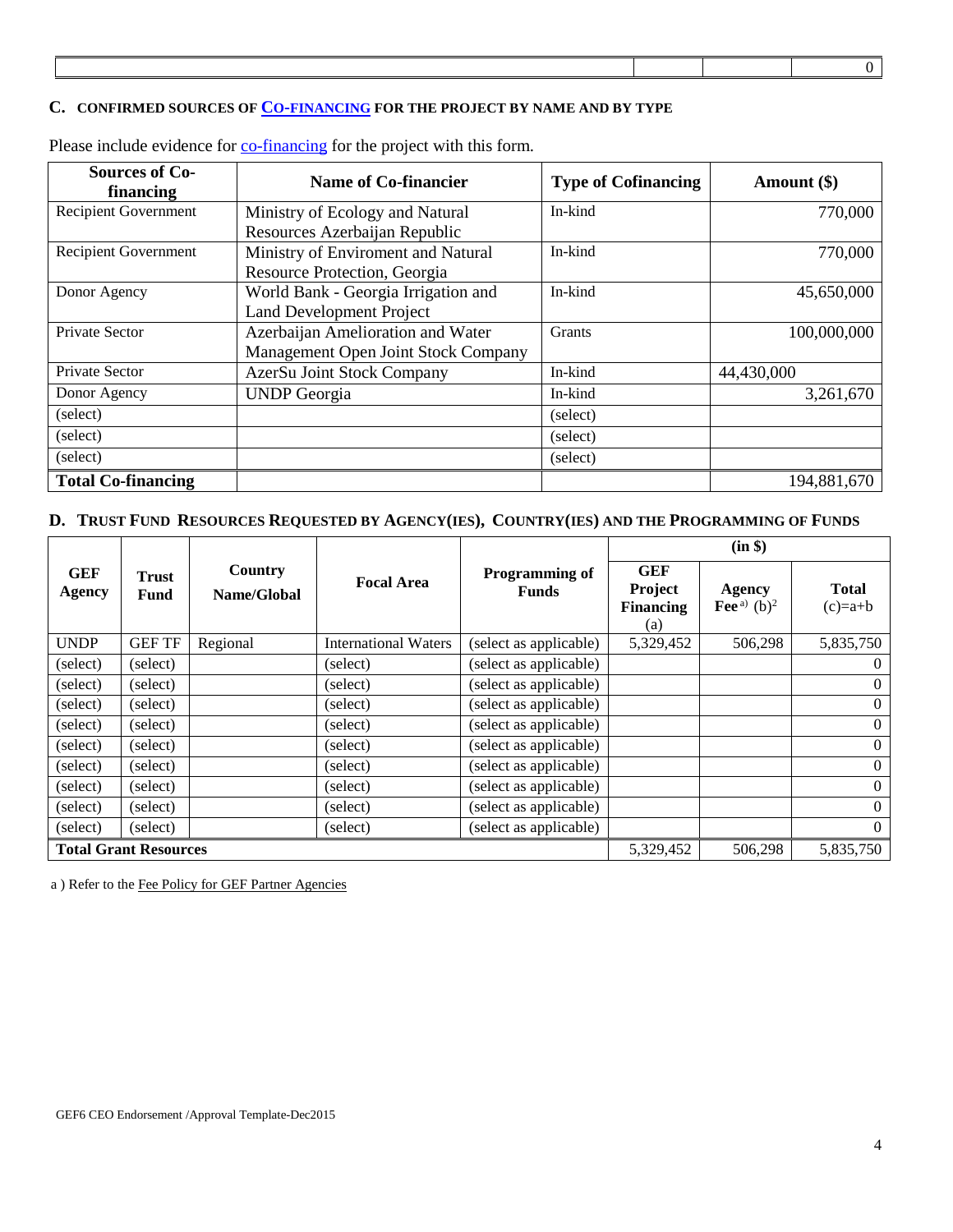### **E. PROJECT'S TARGET CONTRIBUTIONS TO GLOBAL ENVIRONMENTAL BENEFITS[5](#page-4-0)**

Provide the expected project targets as appropriate.

| <b>Corporate Results</b>                                                                                                                                           | <b>Replenishment Targets</b>                                                                                                 | <b>Project Targets</b>             |
|--------------------------------------------------------------------------------------------------------------------------------------------------------------------|------------------------------------------------------------------------------------------------------------------------------|------------------------------------|
| 1. Maintain globally significant biodiversity<br>and the ecosystem goods and services that<br>it provides to society                                               | Improved management of landscapes and<br>seascapes covering 300 million hectares                                             | hectares                           |
| 2. Sustainable land management in<br>production systems (agriculture,<br>rangelands, and forest landscapes)                                                        | 120 million hectares under sustainable land<br>management                                                                    | hectares                           |
| 3. Promotion of collective management of<br>transboundary water systems and<br>implementation of the full range of policy,<br>legal, and institutional reforms and | Water-food-ecosystems security and conjunctive<br>management of surface and groundwater in at<br>least 10 freshwater basins; | 1 Number of<br>freshwater basins   |
| investments contributing to sustainable use<br>and maintenance of ecosystem services                                                                               | 20% of globally over-exploited fisheries (by<br>volume) moved to more sustainable levels                                     | Percent of<br>fisheries, by volume |
| 4. Support to transformational shifts towards a<br>low-emission and resilient development<br>path                                                                  | 750 million tons of $CO2e$ mitigated (include both<br>direct and indirect)                                                   | metric tons                        |
| 5. Increase in phase-out, disposal and<br>reduction of releases of POPs, ODS,<br>mercury and other chemicals of global                                             | Disposal of 80,000 tons of POPs (PCB, obsolete<br>pesticides)                                                                | metric tons                        |
| concern                                                                                                                                                            | Reduction of 1000 tons of Mercury                                                                                            | metric tons                        |
|                                                                                                                                                                    | Phase-out of 303.44 tons of ODP (HCFC)                                                                                       | ODP tons                           |
| 6. Enhance capacity of countries to<br>implement MEAs (multilateral<br>environmental agreements) and<br>mainstream into national and sub-national                  | Development and sectoral planning frameworks<br>integrate measurable targets drawn from the<br>MEAs in at least 10 countries | <b>Number of Countries:</b>        |
| policy, planning financial and legal<br>frameworks                                                                                                                 | Functional environmental information systems<br>are established to support decision-making in at<br>least 10 countries       | Number of Countries:               |

### **F. DOES THE PROJECT INCLUDE A ["NON-GRANT"](http://www.thegef.org/gef/policy/non-grant_instruments) INSTRUMENT? No**

(If non-grant instruments are used, provide an indicative calendar of expected reflows to your Agency and to the GEF/LDCF/SCCF Trust Fund) in Annex D.

# **PART II: PROJECT JUSTIFICATION**

l

### **A. DESCRIBE ANY CHANGES IN ALIGNMENT WITH THE PROJECT DESIGN WITH THE ORIGINAL PIF[6](#page-4-1)**

<span id="page-4-0"></span><sup>&</sup>lt;sup>5</sup> Update the applicable indicators provided at PIF stage. Progress in programming against these targets for the projects per the *Corporate Results Framework* in the *[GEF-6 Programming Directions,](http://www.thegef.org/gef/sites/thegef.org/files/documents/GEF.C.46.07.Rev_.01_Summary_of_the_Negotiations_of_the_Sixth_Replenishment_of_the_GEF_Trust_Fund_May_22_2014.pdf)* will be aggregated and reported during mid-term and at the conclusion of the replenishment period.

<span id="page-4-1"></span><sup>&</sup>lt;sup>6</sup> For questions A.1 -A.7 in Part II, if there are no changes since PIF, no need to respond, please enter "NA" after the respective question.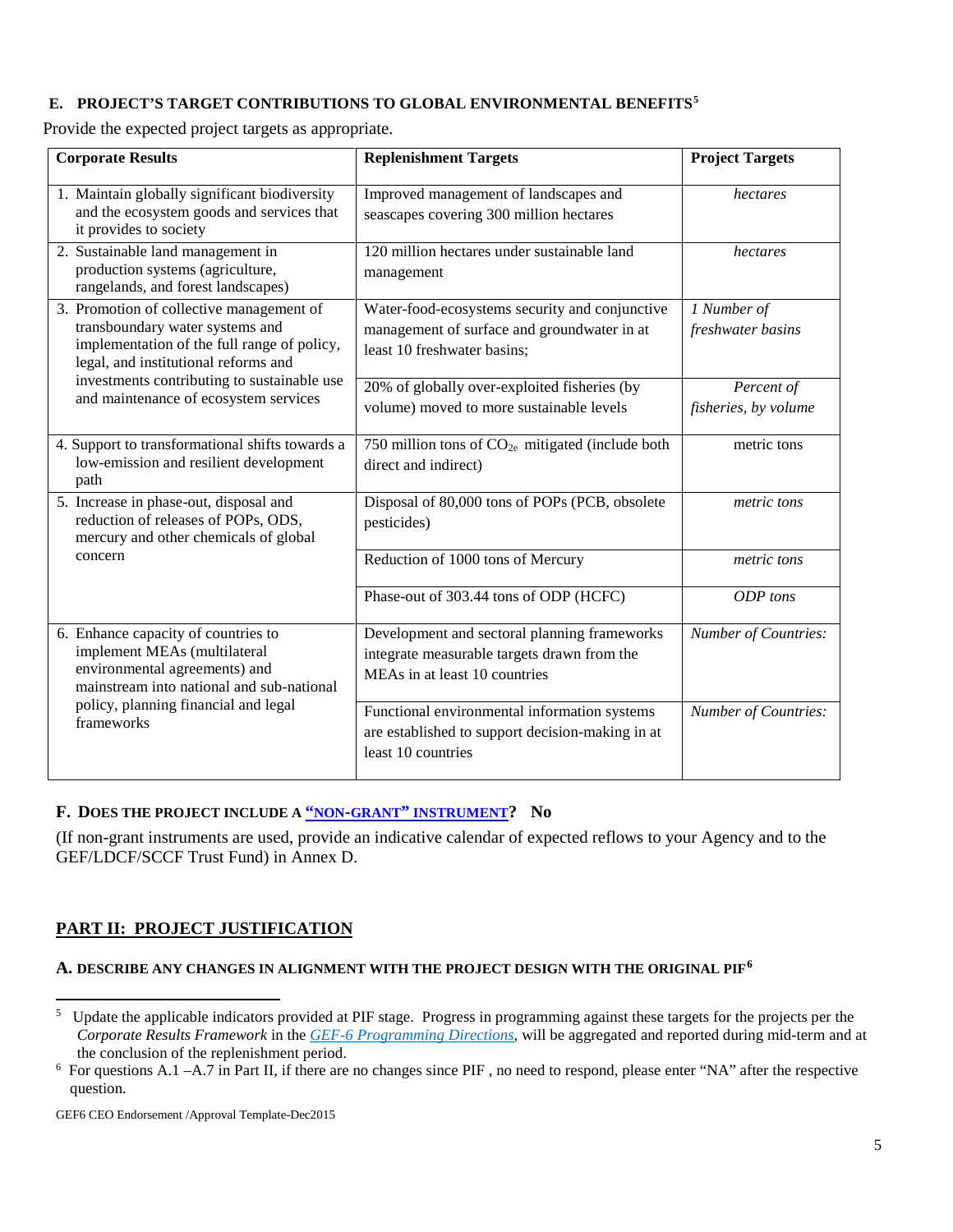A.1. *Project Description*. Elaborate on: 1) the global environmental and/or adaptation problems, root causes and barriers that need to be addressed; 2) the baseline scenario or any associated baseline projects, 3) the proposed alternative scenario, GEF focal area<sup>[7](#page-5-0)</sup> strategies, with a brief description of expected outcomes and components of the project, 4) [incremental/](http://www.thegef.org/gef/policy/incremental_costs)[additional cost reasoning](http://www.thegef.org/gef/node/1325) and expected contributions from the baseline, the GEFTF, LDCF, SCCF, and [co](http://www.thegef.org/gef/policy/co-financing)[financing;](http://www.thegef.org/gef/policy/co-financing) 5) [global environmental benefits](http://www.thegef.org/gef/GEB) (GEFTF) and/or [adaptation benefits](http://www.thegef.org/gef/sites/thegef.org/files/documents/GEF.R.5.12.Rev_.1.pdf) (LDCF/SCCF); and 6) innovativeness, sustainability and potential for scaling up.

For the baseline scenario, in line with GEF Council Comments, additional detail has been added to the regional and national water specific projects that have preceded this project as it pertains to addressing the issues within the TDA and reaching the agreed outcomes of the Ministerially Agreed SAP between Azerbaijan and Georgia developed in the previous phase of the project. These projects are detailed in Sections 2.2, 2.5, and Table 8 for regional projects and in Annex 8 for national projects.

With regards to co-financing, anticipated co-financing has been exceeded by at least \$3.5 million from the origianl PIF. It may be noted that the anticipated co-financing commitment for cooperation from the EU has been verbally assured, as there are strong linkages with previous and planned efforts, including the EU Association Agreement for Georgia. However, due to internal changes and shifting in both staff and organizational structure within the European Commission in Brussels, a co-financing letter has not been available. All efforts will continue to coordinate with the EU throughout project implementation, and government counterparts in both countries strongly support this.

The innovativeness, sustainability and scaling up has been further deliniated within the project document - with a very strong emphasis on building sustainable capacity among both water managers and instittuions within this phase of the project in line with the priorities of the SAP. The intention of this is to provide guidance to key stakeholders and sectors to develop capacity building programs through this project that can then be continued by national and regional stakeholders after the project is complete. All lessons learned, training and capacity building materials will be available in national languages, and in English to serve as possible guidance materials for other projects nationally, regionally and globally.

*A.2. Child Project?* If this is a child project under a program, describe how the components contribute to the overall program impact.

### NA

l

*A.3. [Stakeholders](http://www.thegef.org/gef/sites/thegef.org/files/documents/document/Public_Involvement_Policy.Dec_1_2011_rev_PB.pdf)*. Identify key stakeholders and elaborate on how the key stakeholders engagement is incorporated in the preparation and implementation of the project. Do they include civil society organizations (yes  $\boxtimes$  /no )? and indigenous peoples (yes  $\Box$ /no  $\boxtimes$ )? <sup>[8](#page-5-1)</sup>

The stated plans for stakeholder engagement were incorporated into the Project Document design, and further supplemented by inclusion of broader stakeholder engagement in the development process. This included meetings with a wider array sectoral respresentatives than previously planned , more local and international civil society organizations, and broader capacity building efforts than initially envisioned. The result has been a richer and broader stakeholder inclusion strategy that will focus on capacity building for local communities involvement river basin management organization, education and academic sectors, and training and empowerment of local interested parties in water management approaches and conservation, and coordination with Water User Associations in line with several large scale irrigation projects underway in both countries. The full Stakeholder Involvement Plan is in Annex 7 of the Project Document.

*A.4. [Gender Equality and Women's Empowerment.](http://www.thegef.org/gef/policy/gender)* Elaborate on how gender equality and women's empowerment issues are mainstreamed into the project implementation and monitoring, taking into account the differences, needs, roles and priorities of women and men. In addition, 1) did the project conduct a gender analysis during project preparation (yes  $\lceil \frac{1}{10} \rceil$ )?; 2) did the project incorporate a gender responsive project results framework, including sex-disaggregated indicators (yes  $\boxtimes$  /no )?; and 3) what is the share of women and men direct beneficiaries (women 50%, men 50%)? [9](#page-5-2)

<span id="page-5-0"></span> $<sup>7</sup>$  For biodiversity projects, in addition to explaining the project's consistency with the biodiversity focal area strategy, objectives</sup> and programs, please also describe which [Aichi Target\(s\)](http://www.thegef.org/gef/content/did-you-know-%E2%80%A6-convention-biological-diversity-has-agreed-20-targets-aka-aichi-targets-achie) the project will directly contribute to achieving..

<span id="page-5-1"></span><sup>8</sup> *As per the GEF-6 Corporate Results Framework in the GEF Programming Directions and GEF-6 Gender Core Indicators in the Gender Equality Action Plan, provide information on these specific indicators on stakeholders (including civil society organization and indigenous peoples) and gender.* 9 Same as footnote 8 above.

<span id="page-5-2"></span>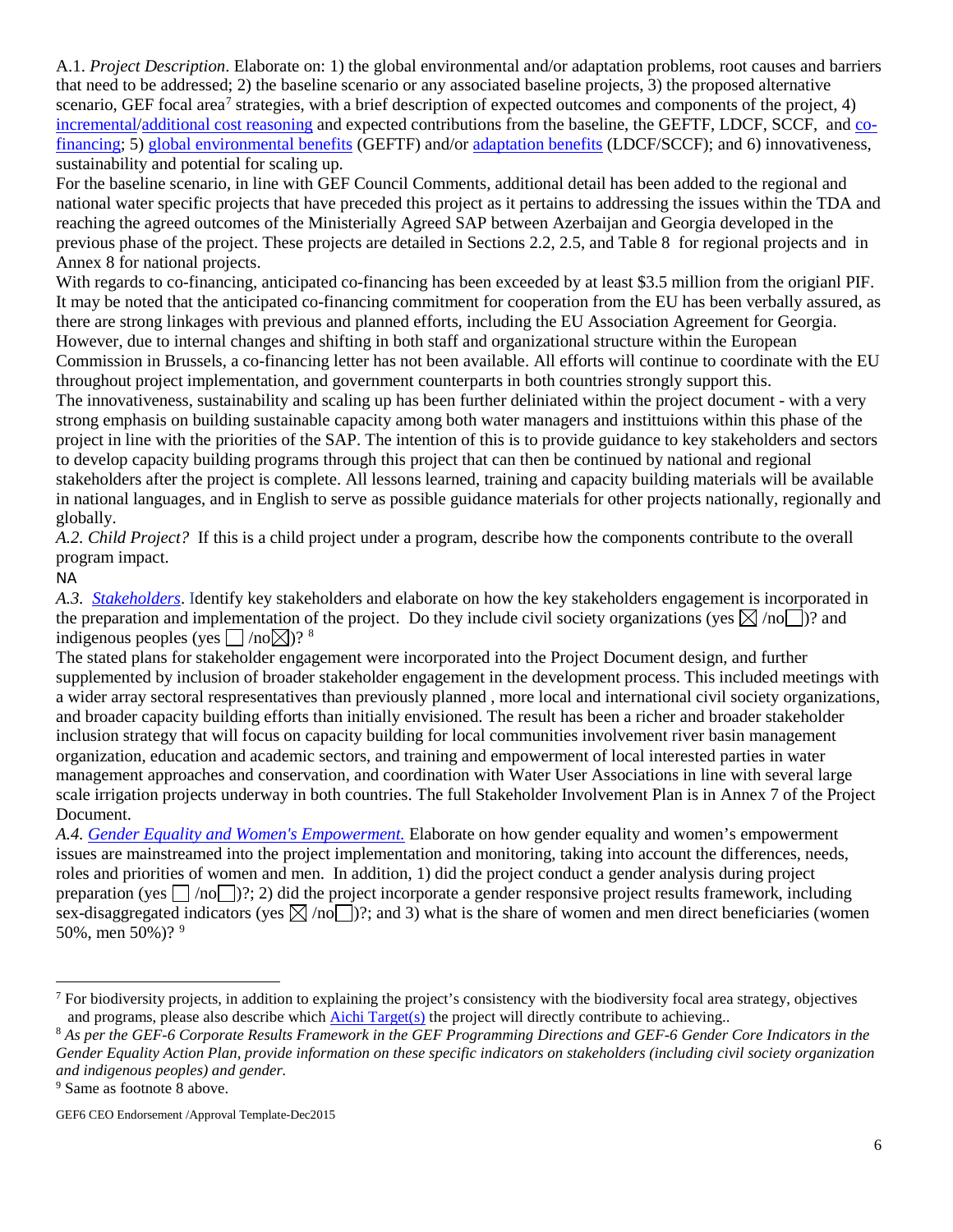A Gender Mainstreaming Strategy Prolicy has been developed to guide the Project implementation and ensure that gender mainstreaming is included across all aspects of project implementation. See Annex 8 to the Project Document. This annex reflects the priorities and applications of the GEF-6 Gender Equality Action Plan. It emphasizes working with gender mainstreaming organizations and prioritizing gender mainstreaming throughout the project implementation at all levels to ensure optimal inclusion, equity, and long term sustainability.

*A.5 Risk.* Elaborate on indicated risks, including climate change, potential social and environmental risks that might prevent the project objectives from being achieved, and, if possible, the proposed measures that address these risks at the time of project implementation.(table format acceptable):

Risks are detailed in the Risk and Mitigation section 2.8, and in Annex 2 UNDP Risk Matrix. The primary risk is economic instability due to shifts in oil prices which has occurred during the PPG phase. The result has been a decline in the state budgets of both Azerbaijan and Georgia, and economic reverberations throughout the region. The dedication to water resrouces mangement has continued at the national and regional level and an appreciation for the increase in the need for intersectoral cooperation has resulted.

*A.6. Institutional Arrangement and Coordination.* Describe the institutional arrangement for project implementation. Elaborate on the planned coordination with other relevant GEF-financed projects and other initiatives. No changes since PIF approval.

### Additional Information not well elaborated at PIF Stage:

A.7 *Benefits.* Describe the socioeconomic benefits to be delivered by the project at the national and local levels. How do these benefits translate in supporting the achievement of global environment benefits (GEF Trust Fund) or adaptation benefits (LDCF/SCCF)?

There are significant socio-economic benefits delivered by the project at local, national and regional levels. The social and economic valuation of the services provided by water resources are largely unrecognized within the region, and economic valuation of ecosystem services is nascent in the theory within the region. This project has multiple interlinked intiatives to address this definicency and to provide stakeholders with tools to understand, appreciate and conserve water resources.

This includes the following outputs: 1.1 Updated regulations for environmental flow calculation methodology, Output 1.2 Improved protocols water flow management regulatory strategies, 1.5 Support to intersectoral water policy coordination and harmonization at the national and transboundary levels. These ensure all sectors of society and the economy have reliable flows and benefit from environmetnal services. Additional outputs that will have socio-economic benefits include: 1.6 Public Private Partnership to foster sustainable national and regional integrated water resources management through use of green technologies.

Capacity building efforts for professional water managers will improve the understanding and coordination between and across sectors, therefore increasing the rational use of water resources for optimal sustainable development. These include outputs: 2.1 Capacity building training programs for IWRM professionals for different target groups, 2.2 Enhanced capacity for institutions to implement river basin management plans, 2.3 Strengthen capacity for enforcement of water resources laws and regulations, and 2.4 Strengthened capacity information management, data analysis for enhanced IWRM decision-making support. Socio-economic benefits of the project will also be critical as water resrouces become increasingly scarce due to climate change.

As a result the output 3.1 Showcase technologies to reduce factual water losses in different sectors will provide cost effective water conservation strategies that will benefit local communities, and furhter protect vulnerable water resrouces.

At the local levels, the stakeholder engagement and stakeholder awareness raising of the value of water resources, and approaches to conserve those are included in outputs: 4.1 A team of diverse professional IWRM trainers to work with stakeholders, and 4.3 Empowering social marketing campaigns to improve impacted stakeholders understanding of their role in water management, and 4.4. Local competitions and regional showcasing of local stakeholder innovations for climate change adaptation related to water. These will focus on empowering stakeholders at all levels to take an active role in protection of water resources to conserve water and increase the benefits of the ecosystem services. In order to more fully appreciate the social and economic value of water resources, the efforts of Component 5: Enhancing science for governance by strengthening monitoring, information management and data analysis systems for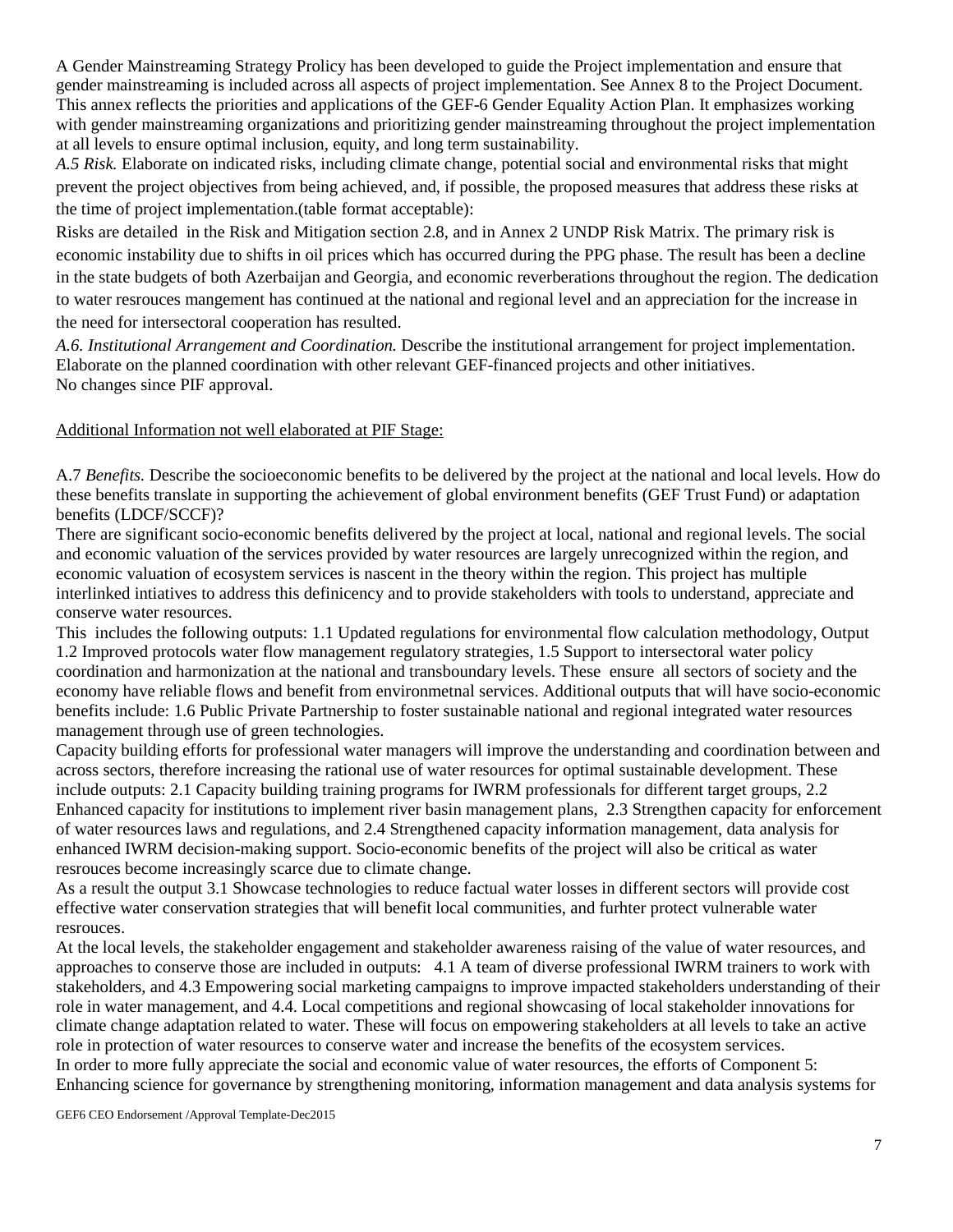IWRM includes the following outputs: 5.1 Improved assessment of geographic distribution of ground and surface water availability and seasonal fluctuations to clearly understand where these resources are located and what their actual charateristics are; and 5.2 An assessment of the economic and social benefits per unit of water used in different sectors.

The collection of information, awareness raising, capacity building and empowerment, showcasing of solutions, and strengthening of regulations for water management will provide critical social and economic benefits at local, national, and regional levels. These efforts can also be upscales and transferred to other regions as well to extend these benefits to arid regions facing sustainable development challenges in the face of climate change. These benefits are further expanded in section 2.1.3 of the Project Document.

A.8 *Knowledge Management.* Elaborate on the knowledge management approach for the project, including, if any, plans for the project to learn from other relevant projects and initiatives (e.g. participate in trainings, conferences, stakeholder exchanges, virtual networks, project twinning) and plans for the project to assess and document in a userfriendly form (e.g. lessons learned briefs, engaging websites, guidebooks based on experience) and share these experiences and expertise (e.g. participate in community of practices, organize seminars, trainings and conferences) with relevant stakeholders.

Knowledge management for improved IWRM is key to the design and development of the Kura II Project. The Project Stakeholders specificially requested a strong international presence of experienced consultants to guide the development and implementation of IWRM in line with the EU WFD and other international best practices. This is incorporated across all components and outputs of the project and will be guided by a long term International Senior Capacity Building consultant. It is anticipated that top international consultants with applied experience will be recruited in the following areas: Ecology, hydrology, international environmental law, water nexus approaches, water use efficiency, water quality mnagement, environmental economics, gender mainstreaming, the EU WFD implementation, climate change adaptation, pollution abatement strategies, international river basin management expert, environmental regulation compliance and enforcement expert, water resource planning expert, municipal wataer management, irrgiation, media and communications, water resources modelling, and socio-economics. Similar national consultants will be hired also, as available to provide direction and support to the development of regulatory protocols and framework, capacity building, showcasing approaches and technologies, and developing improved science for governence approaches. For each of these, especially in line with the capacity building efforts in Component 2 and Component 4, development of locally appropriate knowledge management materials will emphasized as outputs for all activities. For professional water managers across sectors, the materials from capacity building will be developed into on-line training curriculum that can be used towards the development of a Ministerial professional advancement certification program. In the inception phase and the first year of the project models will be collected for these that can serve as templates based on consultant recommendations. Additional awareness raising and training materials for stakeholders will be developed under component 4, with the intention of developing awareness raising and educational materials for a wide array of stakeholders from local school teachers, to Water User Associations, to women's organizations, businesses, and academics. In the previous phase of the project, the project worked with leading national universities to develop a common MSc curriculum in IWRM. Both Baku State University and Tbilisi State University have approved or are approving these and will begin recuritment of graduate students for courses beginning in autumn 2016. This project will continue to work with these programs through hosting acadmic conferences, and providing key trainings in high need areas. The previous phase also introduced the UNDP-GEF Kura -Aras IWRM Academy, which will continue for rising decision makers in specific topical areas. All training and curriculum materials from the previous phase are on line at www.kura-aras.org. The upcoming phase will also provide this, with all materials made available in local languages to ensure wide spread use for all local and national stakeholders.

Throughout the project implementation, all materials and experiences will be documented, shared on line and assessed for furhter use by stakehodlers beyond the Kura basin. This will be done through CAP-NET, IW:LEARN, UNECE and other partner organizations. Experience notes on lessons learned will be drafted to be shared with practioners through on-line forums, social media platforms and other internet and in person based knowledge and experience exchanges. It should be noted that the capacity building apporach of this project was shared with the wider water mangement community during the World Water Week in Stockholm 2015.

#### **B. DESCRIPTION OF THE CONSISTENCY OF THE PROJECT WITH:**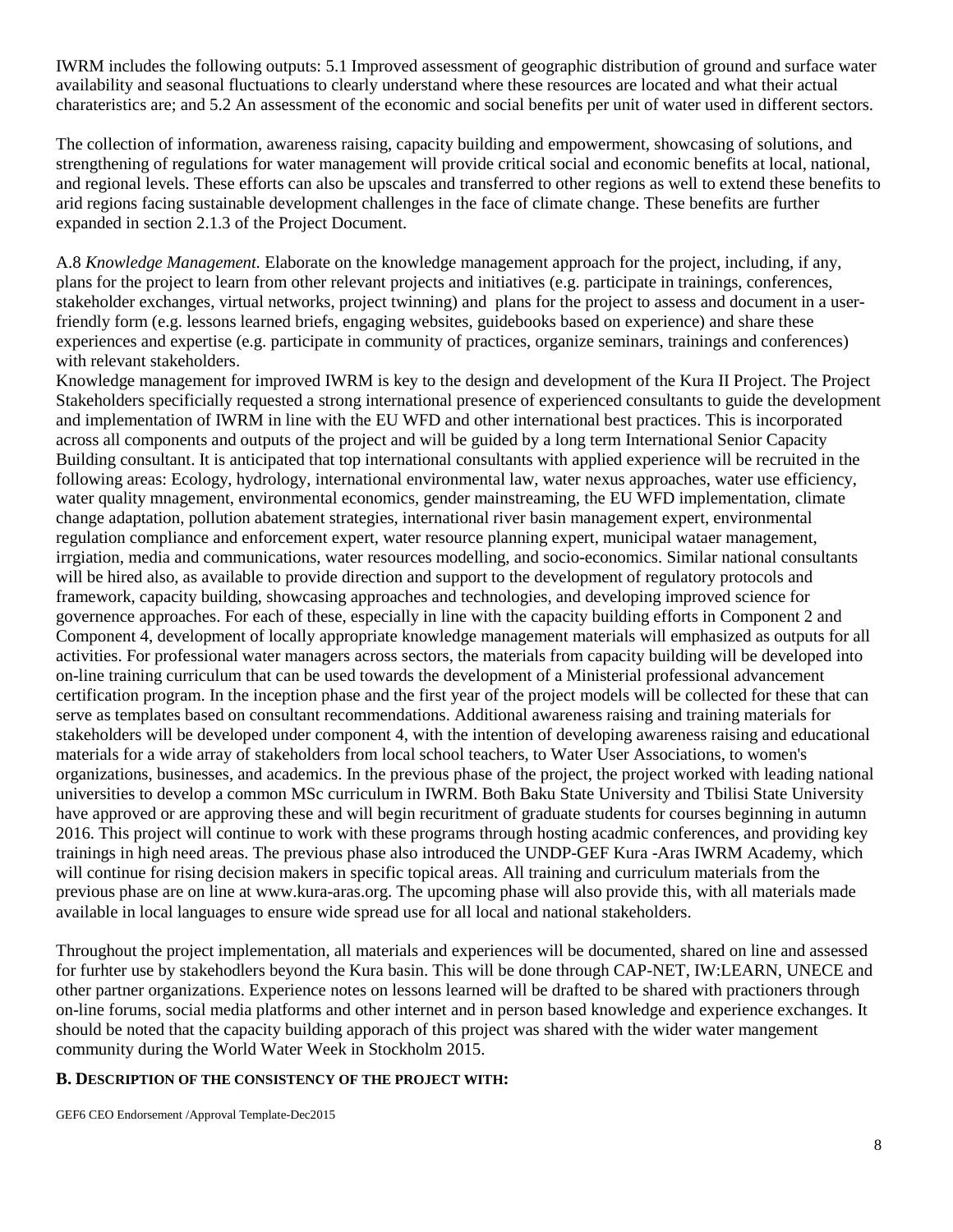B.1 *Consistency with National Priorities.* Describe the consistency of the project with national strategies and plans or reports and assessements under relevant conventions such as NAPAs, NAPs, ASGM NAPs, MIAs, NBSAPs, NCs, TNAs, NCSAs, NIPs, PRSPs, NPFE, BURs, etc.:

This Project aligns specifically with the National Action Plans/ National IWRM Plan and SAP developed under the previous phase of the project. These are more fully expanded upon in sections 1.3.3, and in the SAP in Annex1.

**C. DESCRIBE THE BUDGETED M &E PLAN:** Please refer to section 6, pages 126-130 of the project document.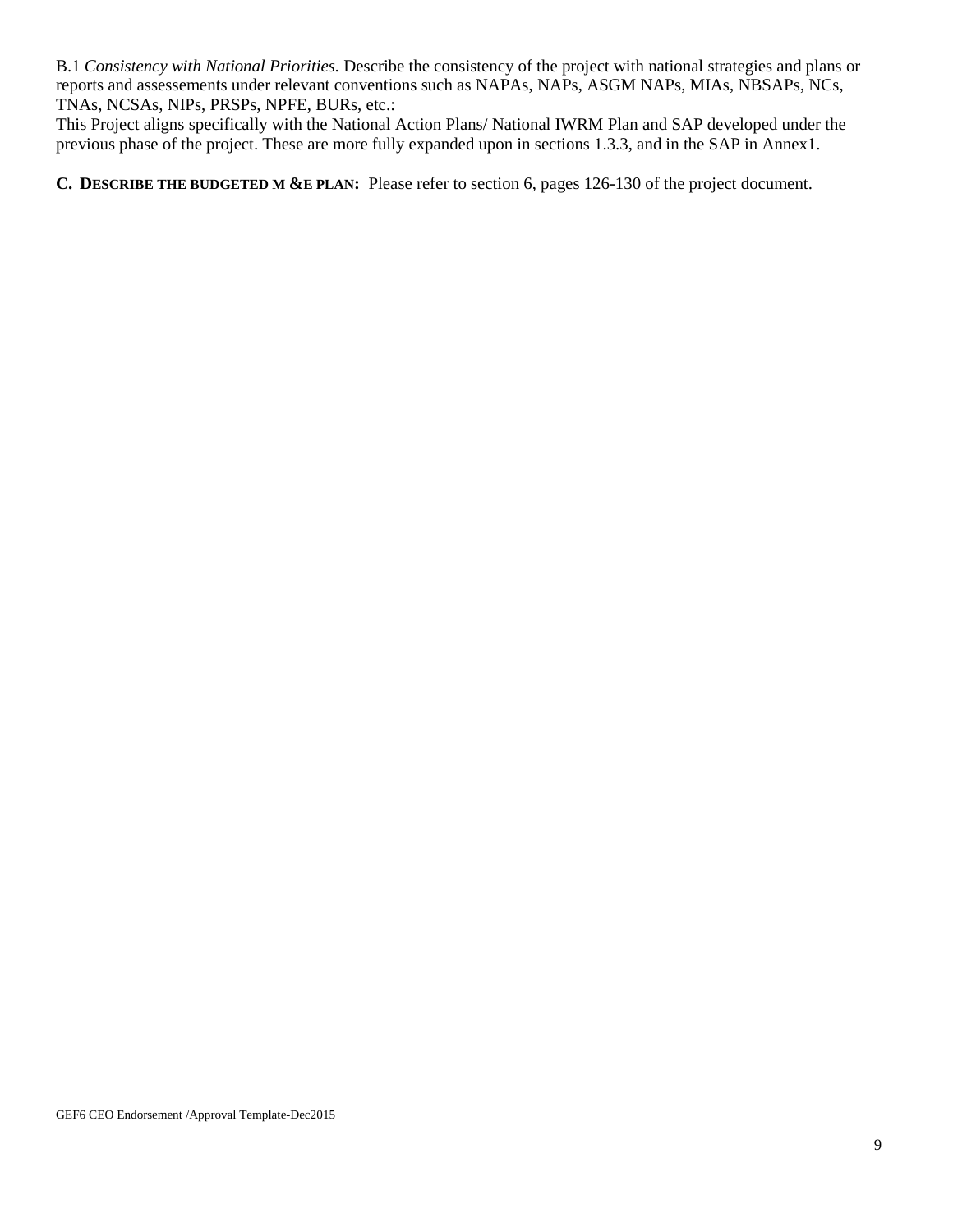## **PART III: CERTIFICATION BY GEF PARTNER AGENCY(IES)**

## **A. GEF Agency(ies) certification**

**This request has been prepared in accordance with GEF policies[10](#page-9-0) and procedures and meets the GEF criteria for CEO endorsement under GEF-6.**

| <b>Agency</b><br>Coordinator,<br><b>Agency Name</b>             | <b>Signature</b> | Date<br>(MM/dd/yyyy) | Project<br><b>Contact</b><br>Person                           | <b>Telephone</b> | <b>Email Address</b>     |
|-----------------------------------------------------------------|------------------|----------------------|---------------------------------------------------------------|------------------|--------------------------|
| Ms. Adriana Dinu<br><b>UNDP-GEF</b><br>Executive<br>Coordinator | MM               | 14 April 2016        | Mr.<br>Vladimir<br>Mamaey<br>Regional<br>Technical<br>Advisor |                  | vladimir.mamaev@undp.org |
|                                                                 |                  |                      |                                                               |                  |                          |

 $\overline{\phantom{a}}$ 

<span id="page-9-0"></span> $^{10}$  GEF policies encompass all managed trust funds, namely: GEFTF, LDCF, and SCCF GEF6 CEO Endorsement /Approval Template-Dec2015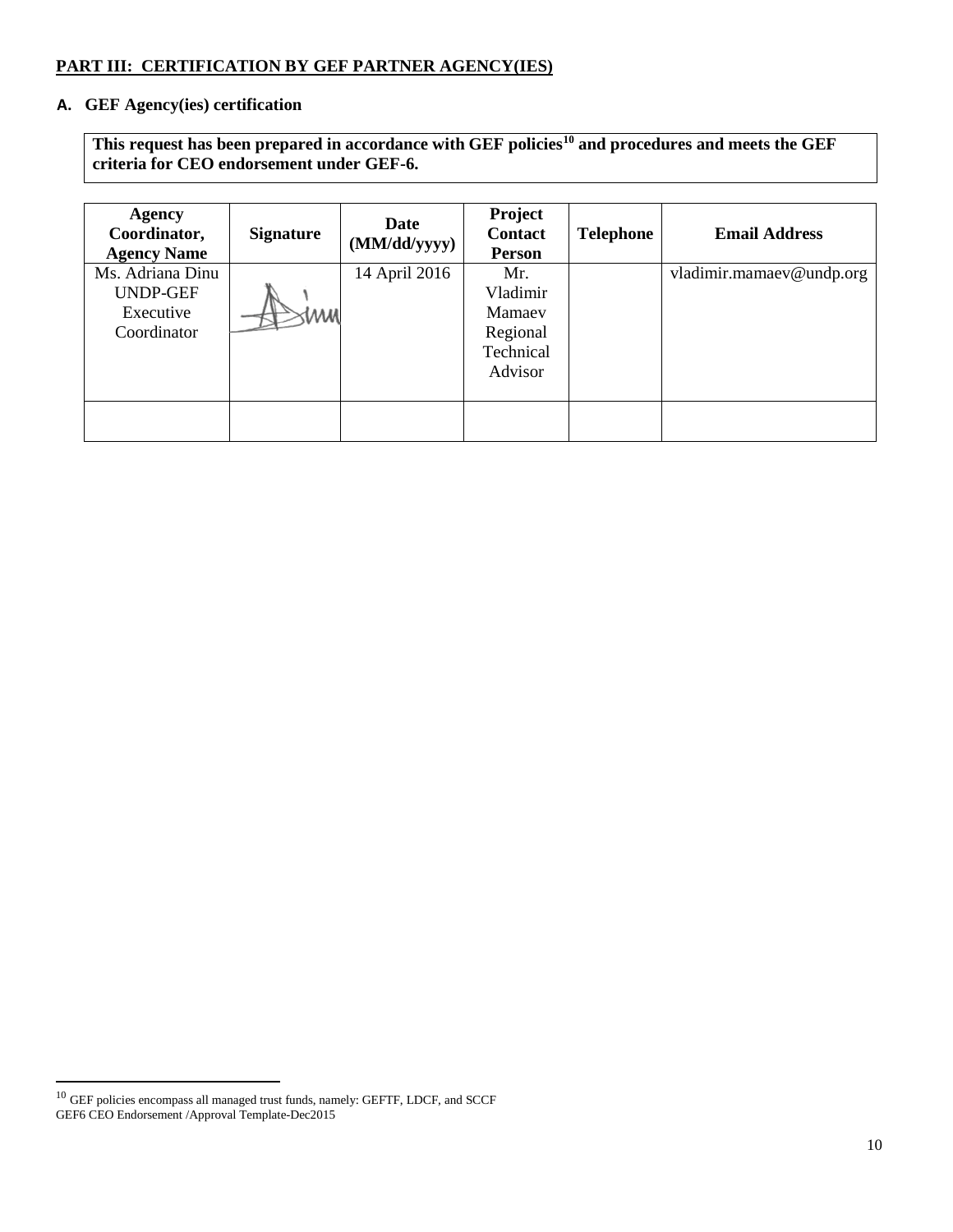**ANNEX A: PROJECT RESULTS FRAMEWORK** (either copy and paste here the framework from the Agency document, or provide reference to the page in the project document where the framework could be found). PRF on Page 100 - Page 116 in Project Document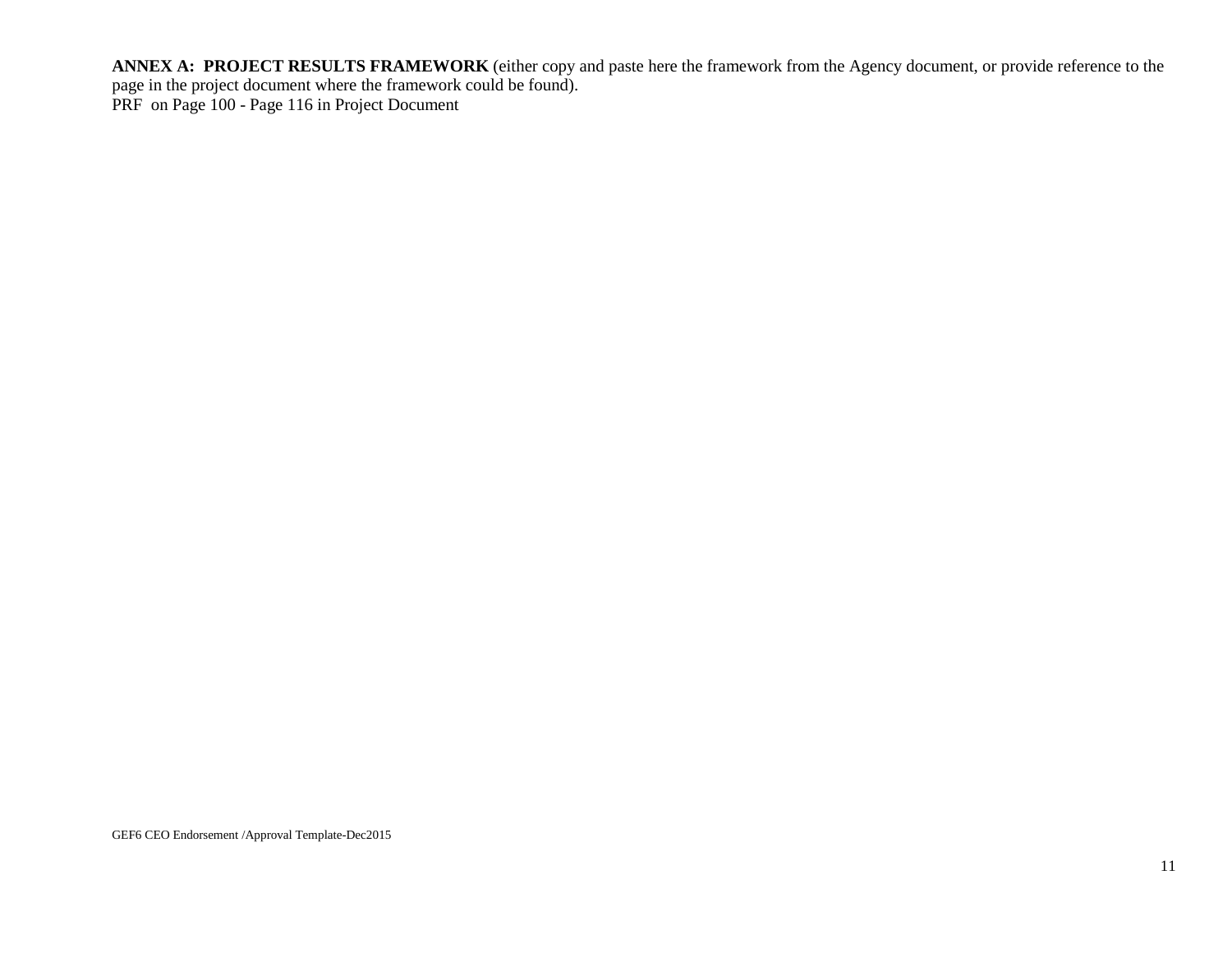**ANNEX B: RESPONSES TO PROJECT REVIEWS (**from GEF Secretariat and GEF Agencies, and Responses to Comments from Council at work program inclusion and the Convention Secretariat and STAP at PIF).

## GEF REVIEW:

COMMENT 7: Above points addressed, but specificity on the Data sharing Exchange Protocol is still weak, please address at time of endorsement.

## Response:

In line with the GEF IW Comments on the PIF the Project Document specificially addresses data sharing exchange protocols through multiple output. These are cross cutting to support the main Output 5.4 Protocols in place to support data and information exchange, for sound IWRM decision-making at national and transboundary levels. This output is indicative that both Azerbaijan and Georgia recognize the importance of data and information exchange including water quantity and water quality within and between sectors for sound IWRM decision making at the national and transboundary levels. It is also a top regional priority to meet commitments regarding bilateral exchanges of information in line with modern water management practices including the EU WFD. This output will facilitate that effort in order to improve cooperation and reduce confusion over transboundary concerns for water management. The UNECE Bilateral Agreement for the Kura River places high importance on data and information exchange between countries in line with the Helsinki Convention. This output supports the countries to prepare to meet their commitments to the protocols for this, as well as to the Helsinki Convention Protocol on Water and Health, to which both countries are party. At the request of the countries, this will also support the initial development of a transboundary working group of hydrologists and hydrogeologists to support coordinated conjunctive use of shared ground and surface water resources. The harmonization of data and information collection, analysis and exchange will enable both countries to communicate findings and share results for improved transboundary water management. This closely aligns with the best practices in international transboundary water management and the successful implementation of the EU WFD.

Additional outputs that support this include those within Component 5: Enhancing science for governance by strengthening monitoring, information management and data analysis systems for IWRM 5.1 Improved assessment of geographic distribution of ground and surface water availability and seasonal fluctuations 5.2 An assessment of the economic and social benefits per unit of water used in different sectors 5.3 Staged river system ecological assessment programs

These outputs in Compoent 5 will stress the importance of employing international best practices in developing science for governance mechanisms, and approaches. Through harmonizing these approaches between the countries the application of the Protocols will be more fully supported and accepted by both governments, and will further foster data exchange for improved water resources management.

The outputs within Component 2: Strengthening national capacities to implement multi-sectoral IWRM in the Kura basin – will develop the capacity of key stakeholders and water managers in both Azerbaijan and Georgia and stress sustainability of the capacity building efforts. These outputs are:

- 2.1 Capacity building training programs for IWRM professionals for different target groups
- 2.2 Enhanced capacity for institutions to implement river basin management plans
- 2.3 Strengthen capacity for enforcement of water resources protection laws and regulations
- 2.4 Strengthened capacity for information management, data analysis for enhanced IWRM decision-making support

These will enable the countries to develop concurrent approaches to data collection and analysis, while also developing capacity at the same time, together with the same approches. This will faciliate the implemetnation of datasharing as the approaches to data gathering, analysis, and application will be common and shared.

The outputs within Component 1: 1: Establishment of effective cross sectoral IWRM governance protocols at the local, national and transboundary levels in the Kura Basin also will support the implementation and application of data exchange protocols through the support for nested institutions. This will enable the local, national and transboundary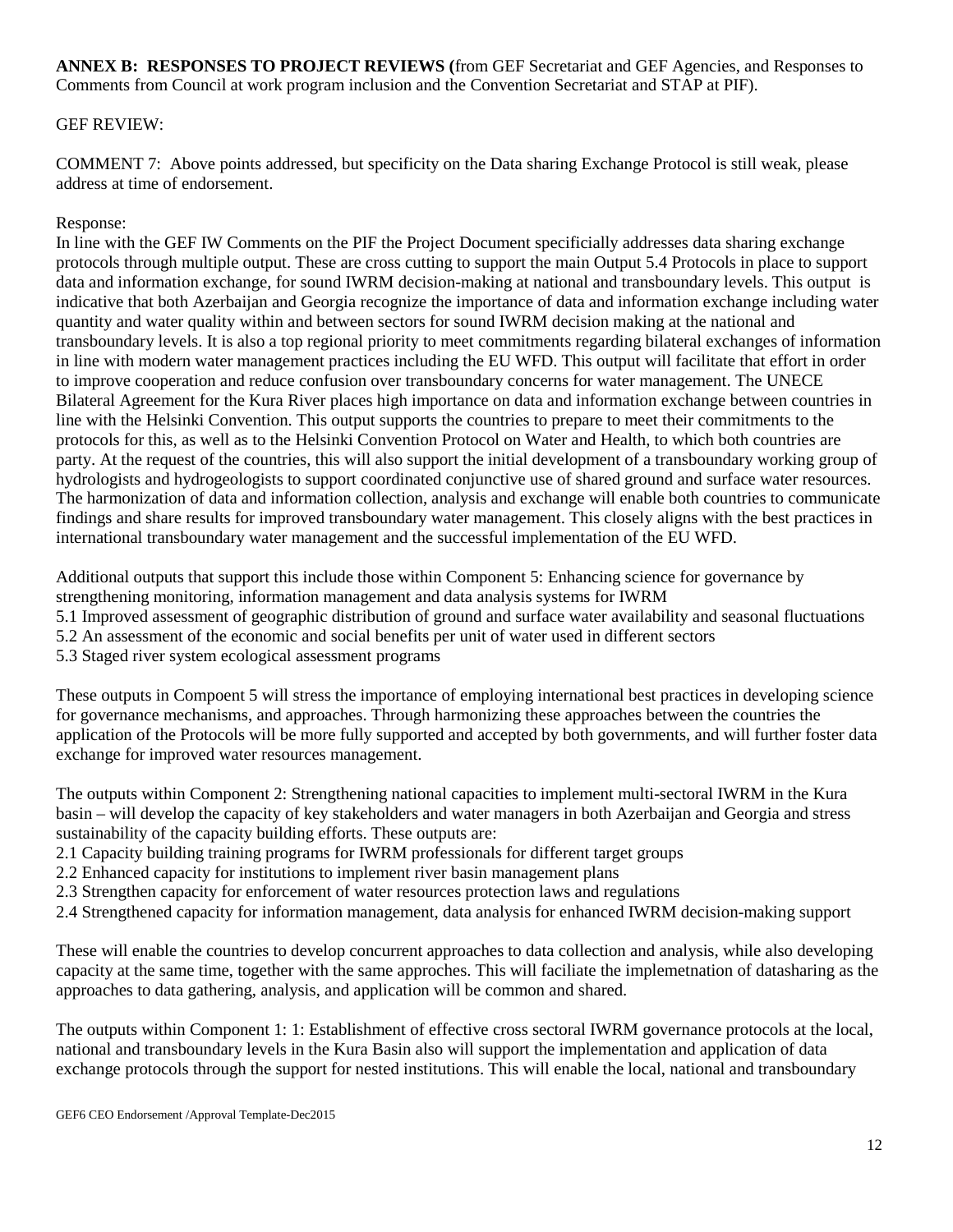institutions to work together, and build upon the strength of each level. This will be especially important with the following outputs:

1.3 Institutional support for River Basin Management Organization (RBMOs) and local authorities (in line with the EU WFD)

1.5 Support to intersectoral water policy coordination and harmonization at the national and transboundary levels 1.6 Public Private Partnership to foster sustainable national and regional integrated water resources management through use of green technologies.

During the PPG development, this integrated approach was strongly supported by the national governments and stakeholders across multiple sectors in both countries. During the PPG Regional Stakeholder Meeting multisectoral stakeholder meetings were held in preparation for these protocols to very positive responses from all stakeholders involved.

COMMENT: 10. Re Gender: 18th of August 2014 (cseverin):Yes, the PIF includes some language. However, Please be much more specific, especially on the GENDER Activities at the time of CEO Endorsement.

### Response:

Throughout the Project Document Development/PPG an emphasis was placed on gender inclusion and gender mainstreaming. This cross cutting issue has been addressed within the project document activities, specifically emphasizing gender mainstreaming. In addition the Project Document includes a Gender Mainstreaming Policy (Annex 8) based on cross cutting application of gender mainstreaming and empahsizing the benefits of this for sustainable project implementation. Please refer to Annex 8.

COMMENT: 25. At time of CEO Endorsement, please make sure that the project, as one of its outputs, will feature an agreement of setting up a data exchange protocol between the participating nations.

#### Response:

As noted above this has been included in Output 5.4 Protocols in place to support data and information exchange, for sound IWRM decision-making at national and transboundary levels, and detailed above. This has been strongly supported by all project stakeholders across the region, with initial efforts already intiiated in the PPG phase at the request of the government stakeholders.

The UNECE Helsinki Convention has not yet been signed/ratified by Georgia, and while it is anticipated that this will occur during the implemention of this project, the countries have asked us to prepare the project document in such a way that even if this does not occur and the bilateral agreement between Azerbaijan and Georgia is not signed by both parties, the output of this project will enable both countries to move forward on this important intitiative

#### STAP COMMENTS:

COMMENT: STAP acknowledges that on scientific and technical grounds the concept has merit. The proponent is invited to approach STAP for advice at any time during the development of the project brief prior to submission for CEO endorsement.

#### Response:

Thank you.

A brief consultation was help with STAP member Jakob Granit regarding the use of "Water Nexus" terminology in the Project Document – and it was agreed that Integrated Flow Management would be used instead, due to stakeholder concerns regarding translation issues with the term "Water Nexus".

## GEF COUNCIL – GERMANY: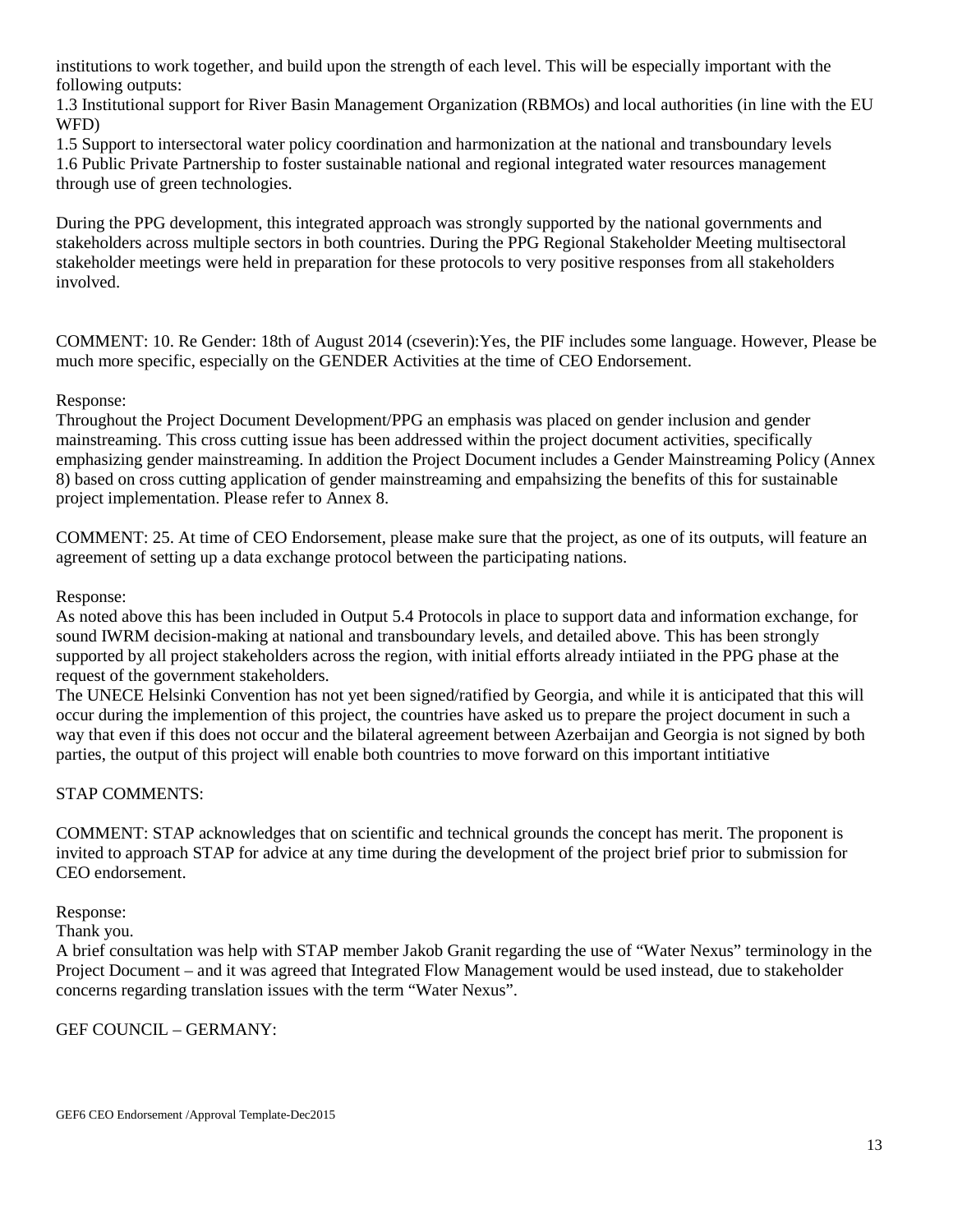COMMENT: The link between the findings from the Transboundary Diagnostic Analysis (TDA) (and the trends analysis) in the foundational phase and the activities planned for this phase regarding the response to identified challenges (especially uncoordinated water use) is not entirely clear from the PIF.

### Response:

During the TDA development, and in conducting the Trend Analysis it was recognized that there were significant gaps in hydrological data at the national and well as regional levels. This included non-comparable water quality data, hydrological data for ground and surface water that had significant gaps due to gaps in historical records and lack of digitized information. There is also significant gaps in information for water ecosystem indicators. These were all highlighted within the TDA. The Trend Analysis noted that given the available information on hydrology, combined with insulated sectoral development plans, the likelihood of increased water stress due to management in the business as usual scenario would have significant negative impacts for the basin. The outcomes and outputs, as well as many activities of this Project seek to fill those gaps as much as possible for sub basins and the wider basin of the Kura River. The linkage between these gaps, and the clear and strong desire to address these gaps in both Georgia and Azerbaijan are found within the Ministerially agreed Strategic Action Plan (SAP) in Annex 1. The SAP was built on the foundation of the TDA and National Action Plans/National IWRM Plans for Azerbaijan and Georgia, both which stress the critical importance of national and transboundary, multisectoral integrated water resources management.

COMMENT: The PIF also refers to the Alazani – Gahnikh nexus assessment done by the UNECE Water Convention and highlights its importance for the entire basin. It would be helpful to make clear how these findings from the assessment could contribute to and can be used for the project, in particular to provide more detail on where, how etc.

### Response:

The team charged with drafting the Project Document were involved in the UNECE Water Convention pilot for the Water Nexus in the Alazani-Gahnikh Basin. This effort was a preliminary approach to bring together multiple water dependent sectors in Azerbaijan and Georgia to trial a nascent methodological approach to applying the water nexus. The effort involved stakeholders from hydropower, agriculture, municipal and environment for both Azerbaijan and Georgia. The potential benefits of using a strongly integrated approach were introduced to the participants. This resulted in a strong interest among participants and all indicated a willingness to participate in integrated approaches. Many of the participants were high level and meeting one another for the first time. The workshop enabled these stakeholders to initiate relationships that have continued since. Further, during the Project Document development process, when over 65 stakeholders were interviewed they strongly supported the future and ongoing integrative efforts between sectors and countries, including strengthening of data collection and data sharing between sectors and countries.

They have expressed a need to build capacity between and within sectors to enable more effective use of water nexus/integrated water and flow management approaches. The particular methodology applied during the UNECE Water Convention Pilot and resulting report fell short of expectations of key project stakeholders. However, the initial enthusiasm for the integrative approach remains. As a result a wider more effective integrated flow management approach based on building capacity for information management and data analysis has been employed across this project document. The benefit of the UNECE Water Nexus Pilot has been to facilitate introductions among stakeholders and raise awareness of the need to integrate flow management. As a result there is a strong multi-stakeholder support for substantial capacity building in order to more fully realize the potential needed to face the challenges of climate change and water management.

This is reflected across the components and specifically in:

Component 1: Establishment of effective cross sectoral IWRM governance protocols at the local, national and transboundary levels in the Kura Basin

1.1 Updated regulations for environmental flow calculation methodology

Output 1.2 Improved protocols water flow management regulatory strategies

1.5 Support to intersectoral water policy coordination and harmonization at the national and transboundary levels

Component 2: Strengthening national capacities to implement multi-sectoral IWRM in the Kura basin 2.1 Capacity building training programs for IWRM professionals for different target groups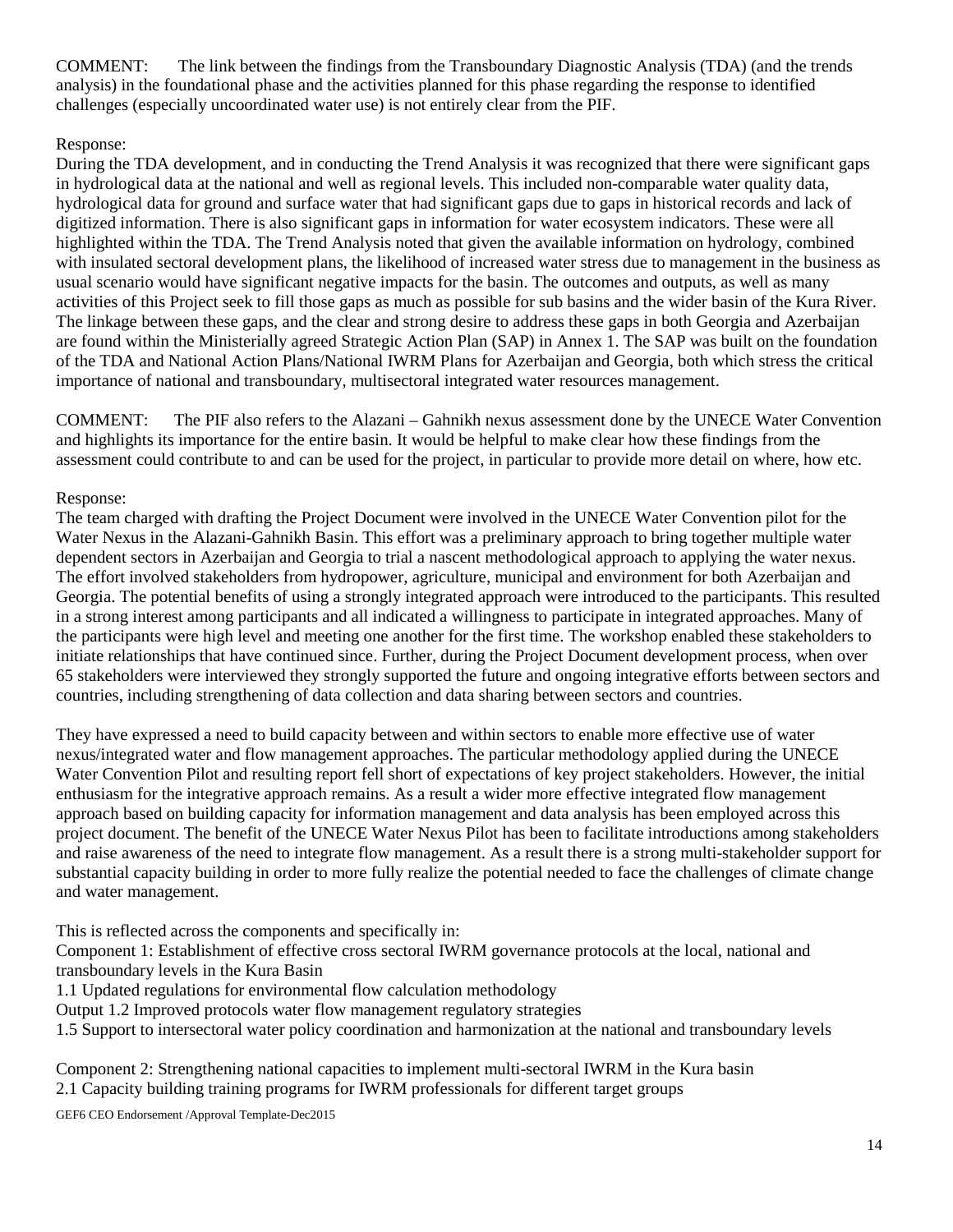2.4 Strengthened capacity information management, data analysis for enhanced IWRM decision-making support

Component 5: Enhancing science for governance by strengthening monitoring, information management and data analysis systems for IWRM

5.1 Improved assessment of geographic distribution of ground and surface water availability and seasonal fluctuations 5.2 An assessment of the economic and social benefits per unit of water used in different sectors

5.4 Protocols in place to support data and information exchange, for sound IWRM decision-making at national and transboundary levels.

COMMENT: In the list of baseline projects, it would also be helpful to differentiate more clearly between projects supported by bi- and multilateral donors and broader legal and institutional cooperation frameworks (e.g. UNECE Protocol on Water and Health). It would then be clearer how the proposed project contributes, in particular, to the latter. Moreover, it is also recommended to clearly outline how donor coordination and cooperation between different projects could work. Close collaboration between these projects should be ensured.

#### Response:

UNDP agrees with this comment. The regional and national projects are described in section 1.4.2 and annex 2, respectively.

The broader legal and institutional cooperation frameworks are detailed in section 1.4.2 Existing political commitments and declarations of intention. These include the EU WFD and Daughter Directives, The Strategic Action Program for Reducing Transboundary Degradation in the Kura Basin (SAP), and the Helsinki Convention on the Protection and Use of Transboundary Watercourses and International Lakes, and wider environmental and regional agreements and institutions between the countries. The SAP was specifically designed to support the countries to meet their commitments to the EU WFD and the Helsinki Convention. (Annex 1)

It should be noted that a critical challenge in the basin is building capacity sufficient to sustainably meet the commitments of international cooperation frameworks. During the development of the SAP, and national plans this was a critical aspect that key stakeholders from multiple sectors very strongly agreed upon. As a result, the design of this project involved an interlinked capacity building strategy that enables the institutional mechanisms that will ensure sustainability to be initiated through this project, and then perpetuated internally in the countries. This will decrease the long term reliance on donor funds and empower the countries to address these issues themselves. This approach is delineated in Section 2.2, and specifically in section 2.2.1 Component Linkage strategy.

During the Project Document Development, interviews with stakeholder organizations, including other donor projects were held in both countries in order to foster coordination and cooperation between projects. This included meetings with UNECE, FAO, WB, EU Brussels, UNESCO, USAID, ADB, etc. as well as many water dependent Ministries, and the private sector. There was strong consensus for the need to coordinate with the UNDP-GEF Project, and it has been agreed that in the Inception Phase of the project, specific coordination activities will be finalized. Due to uncertainty in timing of international projects, it is difficult to finalize these linkages, however, there is strong support on the ground for this and the UNDP-GEF IRH team is committed to doing this.

The anticipated coordination with other related initiatives are outlined in section 2.5 with linkages for outputs and activities to other donor projects in Table 8.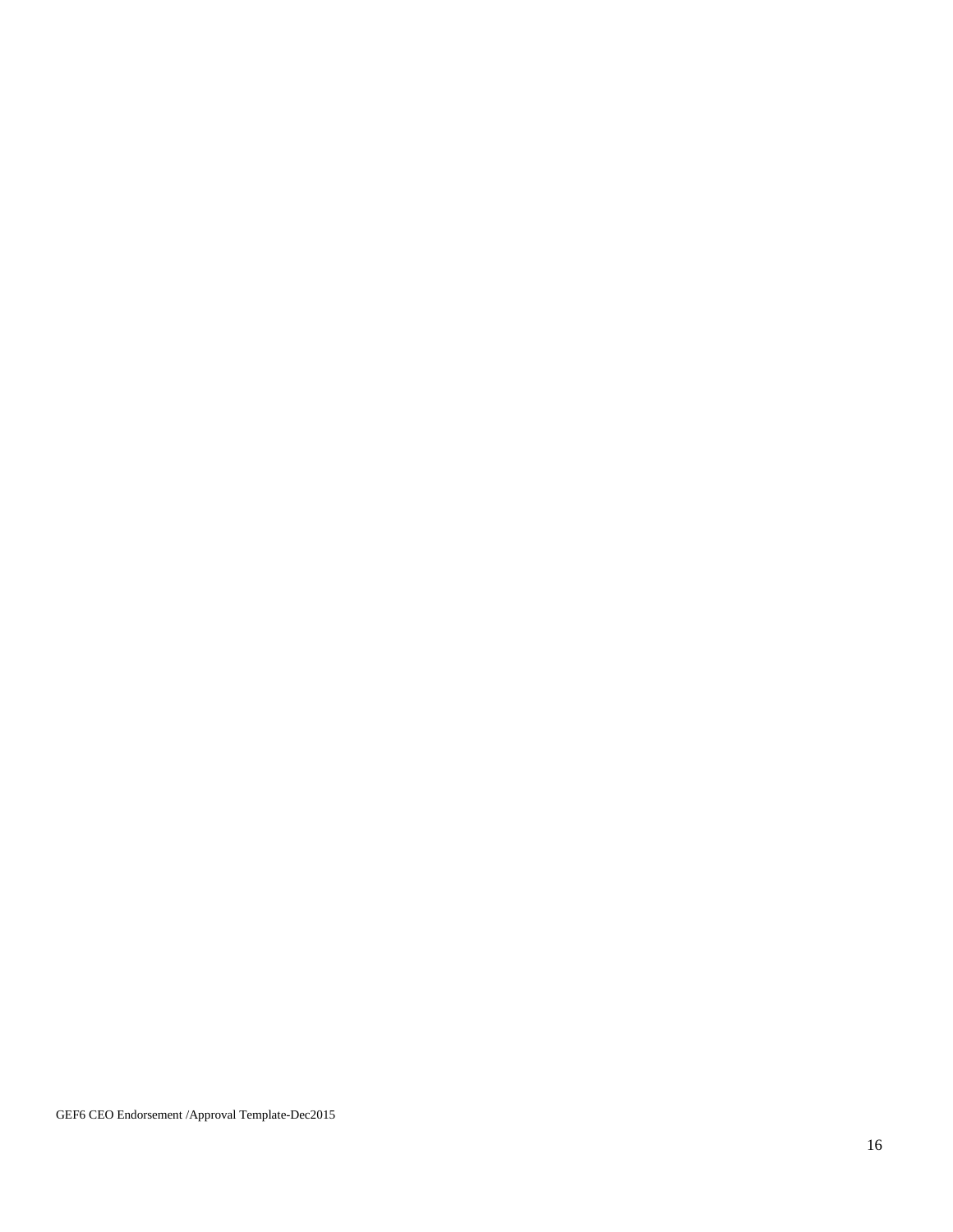# **ANNEX C: STATUS OF IMPLEMENTATION OF PROJECT PREPARATION ACTIVITIES AND THE USE OF FUNDS[11](#page-16-0)**

A. Provide detailed funding amount of the PPG activities financing status in the table below:

| PPG Grant Approved at PIF: US\$150,000                                                                             |                                  |                                      |                            |  |  |  |
|--------------------------------------------------------------------------------------------------------------------|----------------------------------|--------------------------------------|----------------------------|--|--|--|
|                                                                                                                    | <b>GEF/LDCF/SCCF Amount (\$)</b> |                                      |                            |  |  |  |
| <b>Project Preparation Activities Implemented</b>                                                                  | <b>Budgeted</b><br><b>Amount</b> | <b>Amount Spent</b><br><b>Todate</b> | Amount<br><b>Committed</b> |  |  |  |
| Component A: Baseline Strategic Development                                                                        | 16,396                           | 16,396                               |                            |  |  |  |
| Component B: Institutional arrangements,<br>monitoring and evaluation, with financial<br>planning and co-financing | 44,618                           | 41,300                               | 3,318                      |  |  |  |
| Component C: Stakeholders Meetings and<br><b>Validation Workshops</b>                                              | 73,076                           | 43,804                               | 29,272                     |  |  |  |
| Component D: Finalization of Project<br>Document                                                                   | 15,910                           | 2,000                                | 13,910                     |  |  |  |
|                                                                                                                    |                                  |                                      |                            |  |  |  |
|                                                                                                                    |                                  |                                      |                            |  |  |  |
| <b>Total</b>                                                                                                       | 150,000                          | 103,500                              | 46,500                     |  |  |  |

 $\overline{\phantom{a}}$ 

<span id="page-16-0"></span><sup>&</sup>lt;sup>11</sup> If at CEO Endorsement, the PPG activities have not been completed and there is a balance of unspent fund, Agencies can continue to undertake the activities up to one year of project start. No later than one year from start of project implementation, Agencies should report this table to the GEF Secretariat on the completion of PPG activities and the amount spent for the activities. Agencies should also report closing of PPG to Trustee in its Quarterly Report.

GEF6 CEO Endorsement /Approval Template-Dec2015